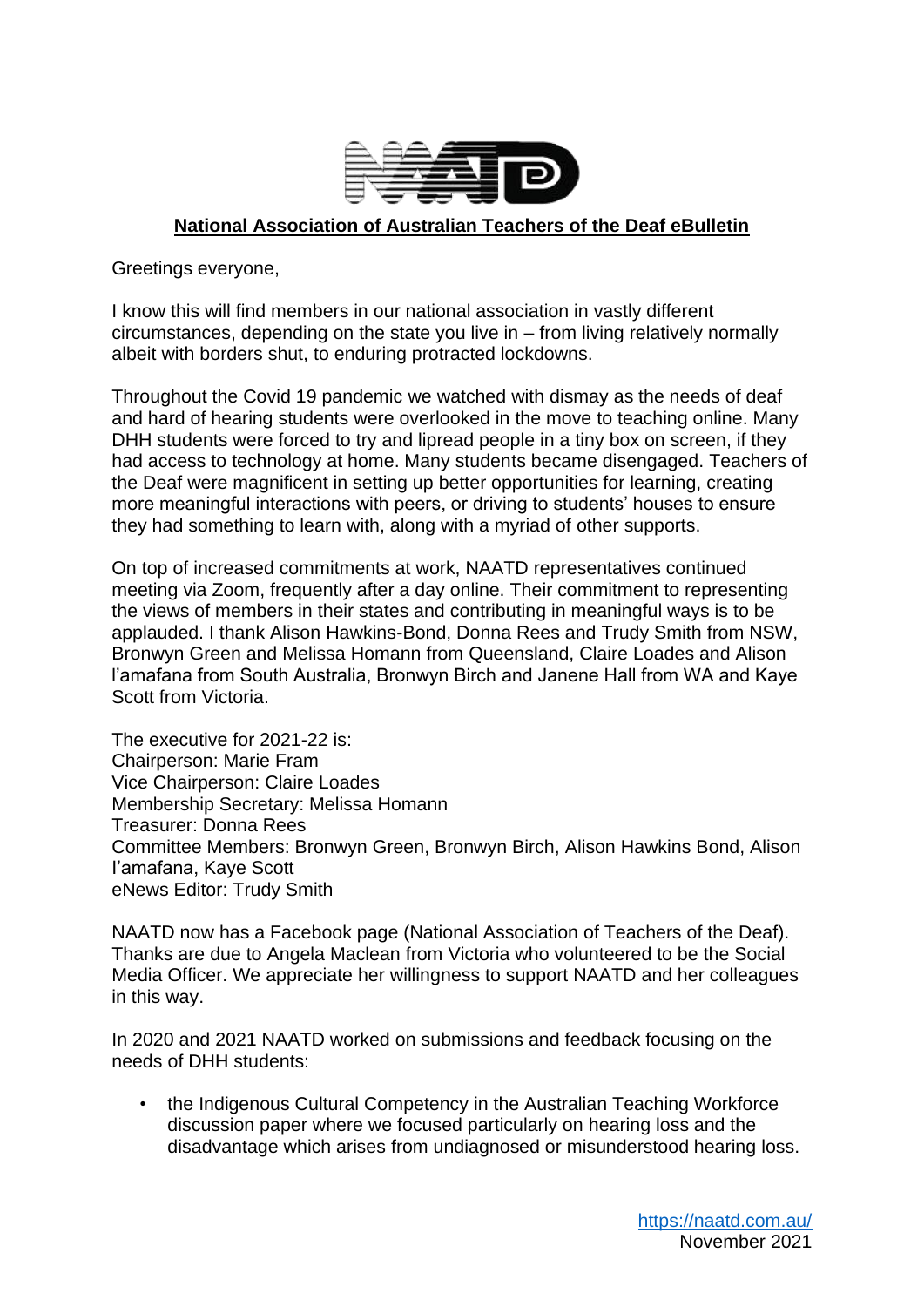- the Disability Standards for Education 2005. NAATD was also invited to participate in a follow up closed webinar event which was chaired by Graeme Innes.
- a survey on a preliminary draft of Audiology Australia's Paediatric Competency Standards
- Audiology Australia's draft Teleaudiology Guidelines To recognise the commitment of teachers training to become Teachers of the Deaf in one of the three Masters level degrees, NAATD offers graduates free membership of their state branch. We have welcomed a number of new members in their first year of teaching DHH children and young people.

While all members receive a print copy of the journal Deafness & Educational International, access to online articles is available free of charge through the member area of the NAATD website. The username is the email address used to join your state branch, and the password is the NAATD member number provided by the state branch.

You will be aware that the publishers, Taylor & Francis, made the decision to send the journal without wrapping for environmental reasons. This has led to some journals being received in a damaged state. If this is the case for you, please take a photo and send it to the person responsible for membership in your state. This person will then forward it to Melissa Homann, the NAATD membership secretary, who is in regular contact with the publishers.

Many of you will have taken advantage of the reduced member rate to participate in ICED2021 and 4 lucky members received free registration from NAATD. The Queensland organising committee did an outstanding job in organising a fully accessible virtual conference with Auslan, International Sign and captioning for every session. Congratulations are due to the Co-Chairs Bronwyn Green and Joy MacDougall, and the other members of the organising committee: Greg Leigh, Trudy Smith, Claire Loades and Jenni Wilson.

While we have our challenges with COVID 19, the one constant is Teachers of the Deaf working to support other Teachers of the Deaf and the DHH children and young people with whom they work. What a privilege it is to be part of a community which works with passion and commitment.

Marie Fram **Chairperson**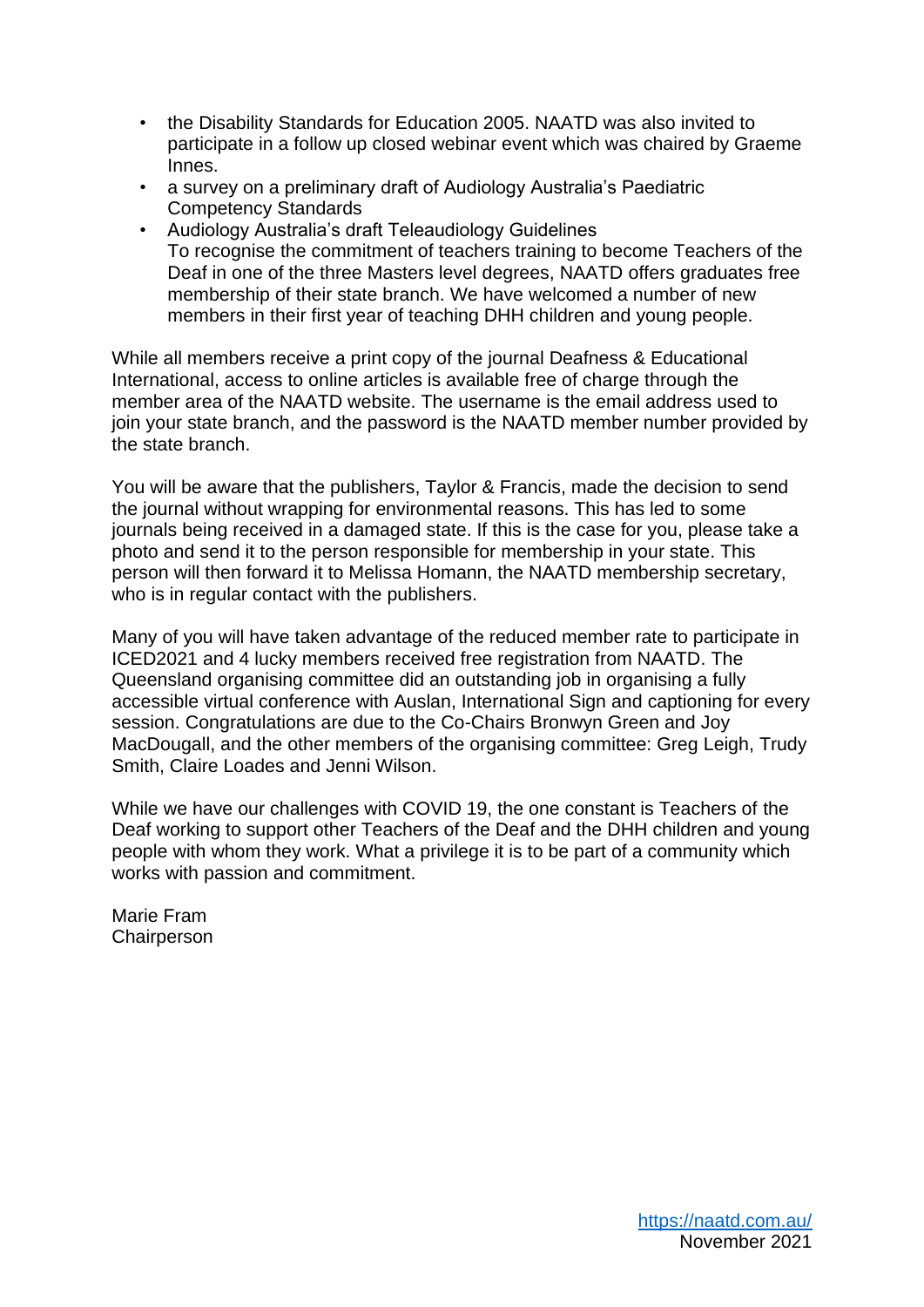

The Queensland Branch is celebrating our recent achievements in hosting the International Congress on the Education of the Deaf 'The Power of Connection' from 5-8 July this year. One of the major goals of the conference was to provide a fully accessible conference experience for all delegates that included access to English and Auslan as the official languages of the congress plus interpreting in International Sign along with English captioning and we are extremely proud of how this goal was achieved.

Over 500 registrations were received for the fully virtual congress which provided participants with approximately 50 hours of professional development. The online environment with pre-recorded presentations will remain open until at least July 2022 which gives the participants the opportunity to view every presentation as many times as they desire over a year long period. For the participants from over 40 countries who joined live there was the added bonus of presenters joining in online while their presentation was shown for live chat sessions which fostered a real sense of connectedness during the sessions.

We were proud to offer 16 scholarships to participants from developing nations and for the first time ICED 2021 held an "Art Competition" for Deaf and hard of hearing students from around the world. Deaf and hard of hearing students were invited to share images of original artwork portraying the theme of 'Power of Connection' for display at Congress. 33 submissions were judged by a panel of local Australian deaf/ hard of hearing artists and five winners were selected. All artwork was available for delegates to view in the resource gallery.

The Organising Committee invited close industry contacts to become ambassadors of the Congress and to assist in the promotion of ICED 2021. In total 5 ambassadors came on board and assisted in promoting the Congress. The program was successful and Colin Allen AM in particular assisted with strengthening connections with the Deaf Community worldwide. One of our Queensland members, Donna Lene, assisted in increasing awareness of the congress in the Pasifika Region. The other ambassadors were Denise Powell, Kate Crowe and Joe McLaughlin.

There were keynote presentations from 11 esteemed scholars from across the globe. Each of these presenters were online to engage in live discussion while their keynote address was being broadcast and the discussion remains online for others to view at their leisure now the congress has concluded.

The ICED 2021 Congress has resulted in some longer-term legacies for the Congress specifically and within the Deaf Education space moving forward. These legacies include:

The high level of access for attendees by way of interpretation and captions, was highly regarded and has raised the standard for future ICED Congresses going forward.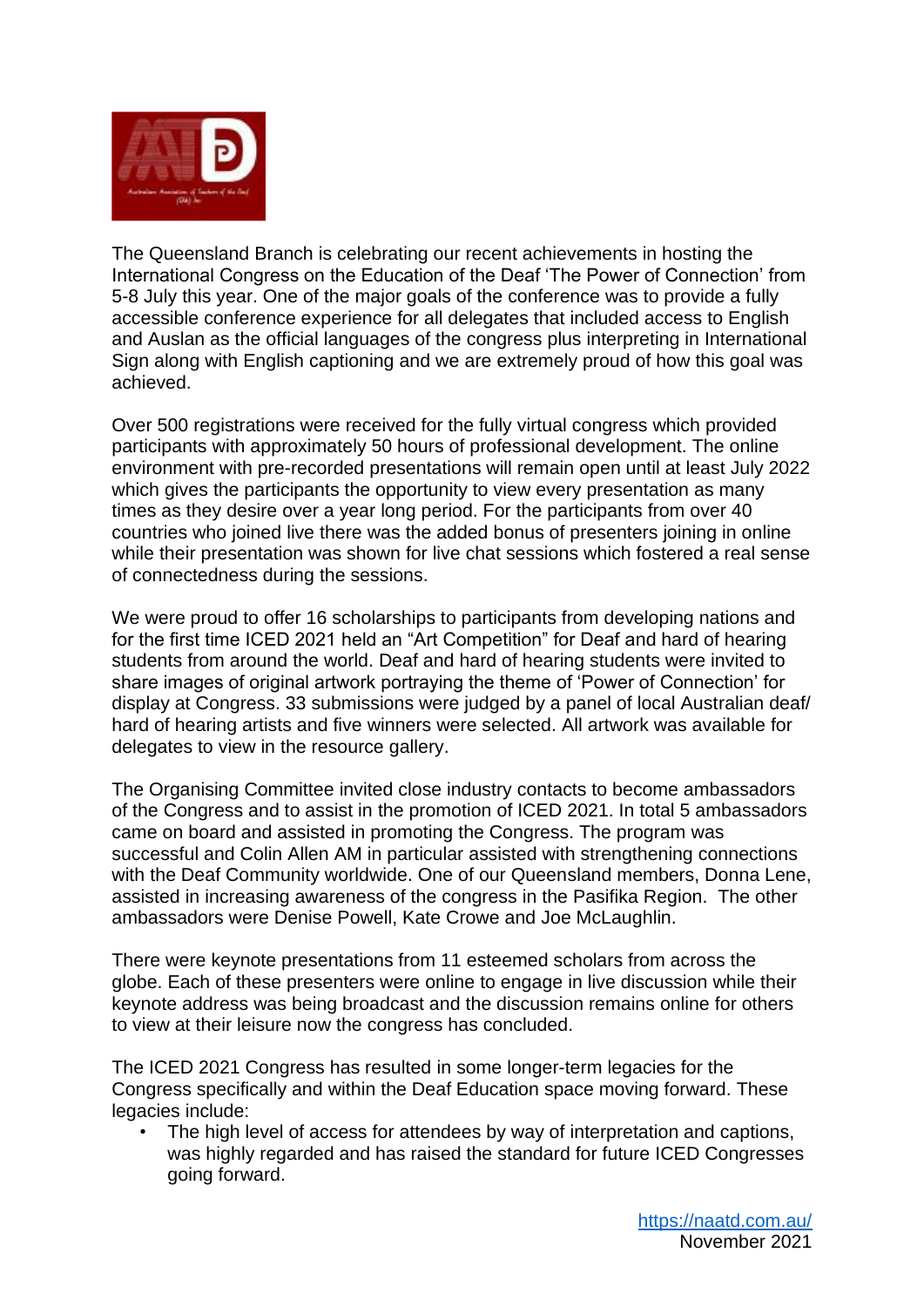- The virtual Congress reinvigorated the Zoom fatigue that was being felt throughout the community by providing delegates the opportunity to have discussions throughout the presentations (not just viewing/listening to the presentation). The opportunity to provide an engaging platform encouraged connection of all attendees. This also meant attendees were able to connect in real time with speakers who were online, providing an engaging atmosphere.
- More value was offered than ever before, with the opportunity for attendees to watch 100% of the program, rather than choose between sessions and miss out if the event was face to face. This ensures that presentations can be watched and viewed over and over to make lasting impacts.

While there are too many people to thank to list here special thanks must go to the members of the National and Local Organising Committees, the Scientific Committee – led by Professor Greg Leigh, the Conference Organising Company – Arinex, the Executive Committee of the National Association of Australian Teachers of the Deaf, the Interpreter Coordinator, the Ambassadors and the many sponsors who were brave enough to stay with us while we navigated the trials of face-to-face, then hybrid, then fully virtual formats. Without the steadfast support of these people and organisations ICED 2021 would not have occurred or been such an amazing event. The conference remains open so if you missed out in July you can still register and access ALL of the presentations, the discussion forums, the virtual showcase, the resource gallery and the art competition. To register go to<https://iced2021.com.au/> If you'd like to start planning to attend the next ICED congress in Rome sign up for the mailing list here<http://iced2025.com/>

Bronwyn Green AATD Qld



Our AGM was on the 25th of March. We organised a "Speed- Get to know your fellow members" activity, which worked well. We even managed to "Zoom" in some country members. As we (sadly) farewelled Leanne Potter we welcomed two new committee members, Claire Quirk and Anne-Maree Parkin.

In June, ten members of AATDWA met at a restaurant for our inaugural Bookclub. (We were lucky to be able to venture out and not be in lockdown!) Our book 'Future Girl' by Asphyxia generated some interesting discussion and sharing of experiences as the members teach across various educational settings. Our next book will be 'The Shape of Sound' by Fiona Murphy.

To encourage greater participation in ICED, we organised a group viewing and discussion session for members who had registered. On 22nd July, nine AATDWA members met and viewed some of the recorded presentations from the Tuesday sessions. Of particular interest was Professor Brenda Schick's presentation,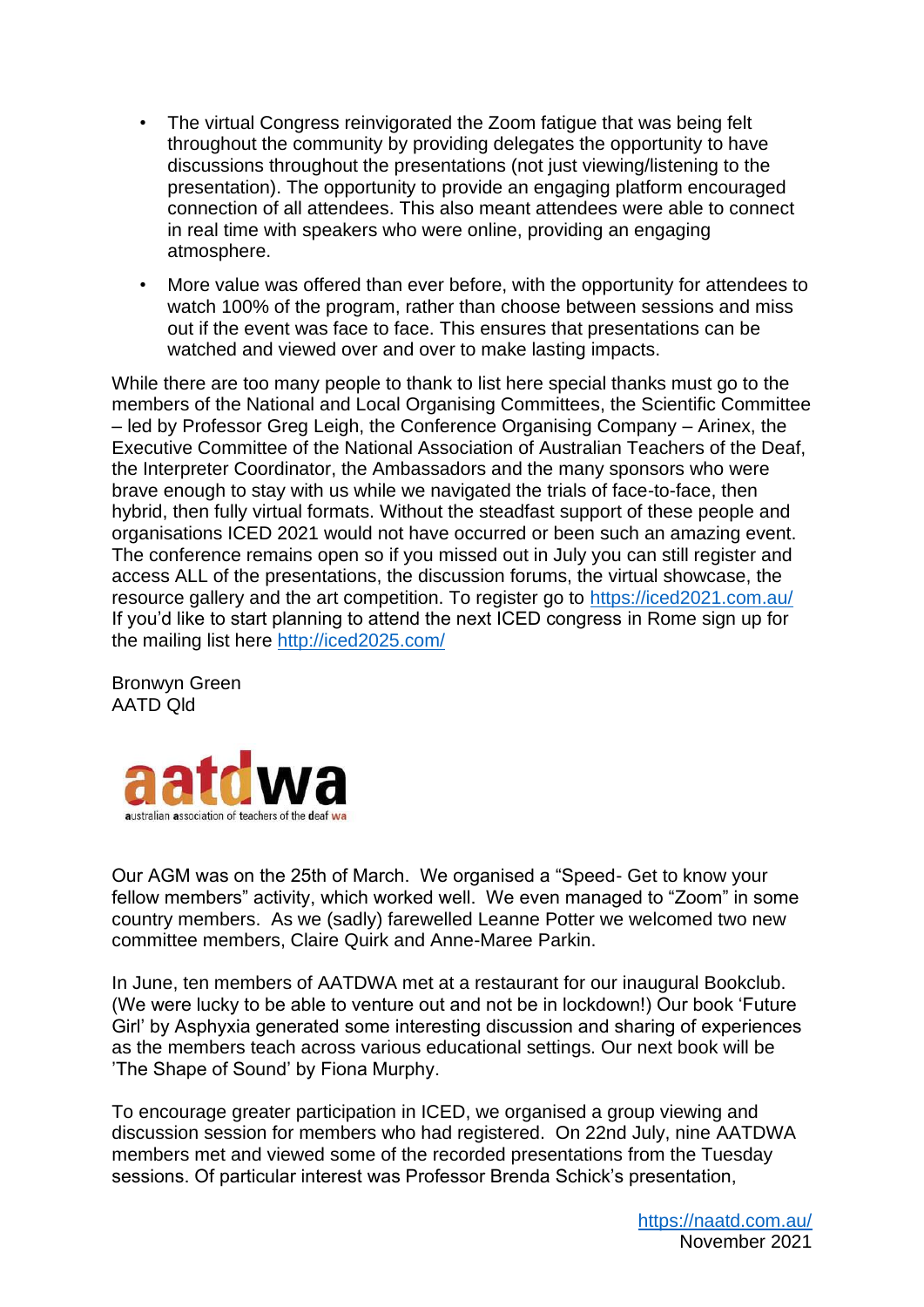"Fingerspelling, Phonological Awareness and Early Literacy in D/HH Children". A springboard from this led Angela Linfitt, who is trained in this program and training up others in WA, to inform us of its current roll out and success with the signing students in WA.

We also viewed Dr Denise Powell's presentation on Co-enrolment looking at the different schools around the world with different versions of co-enrolment. After watching the NAATD address and the promotion for the next ICED in Italy, it was great to mingle and share feedback and recommendations about the other presentations that had been viewed individually, over a glass of wine and pizza.

AATD WA have also been looking into the issue of lack of Interpreters in our schools. We have taken the issue to the Deafness Council in WA for their support. A meeting with the Minister for Disability Services, the Hon Don Punch MP, has occurred to look at possible solutions such as training courses to address this issue.

Bronwyn Birch AATD WA



**AATDSA Sparkling Moments**

Thirty six teachers of the deaf attended ICED 2021, it was great to see facilities and the Education Department of SA support this event. Five members were sponsored by the AATDSA, Sarah Lewis' reflections are included below.

## **Sarah's Reflection of ICED2021**

While I have attended a number of ANZCED and WFD conferences in the past, this Brisbane congress was to be my first ICED Congress. After attending the 18th World Federation of the Deaf Congress in Paris in 2019, and choosing to watch the presentations pertaining to education in each session, I was excited that one year later I would have the opportunity to attend another international congress where every stream related to different aspects of deaf education. I wondered how I would be able to choose which to attend.

As we are all aware, Covid meant that the organisers of the 2020 Congress showed great ingenuity and flexibility in rescheduling and changing the format of the Congress to online in July of 2021. Their efforts ensured that the tradition and knowledge sharing this congress affords all educators of the deaf around the world would not be lost. This undertaking I'm sure was far greater than anything they had imagined when they agreed to take on putting the event together. As an attendee, I thank all those involved for their efforts.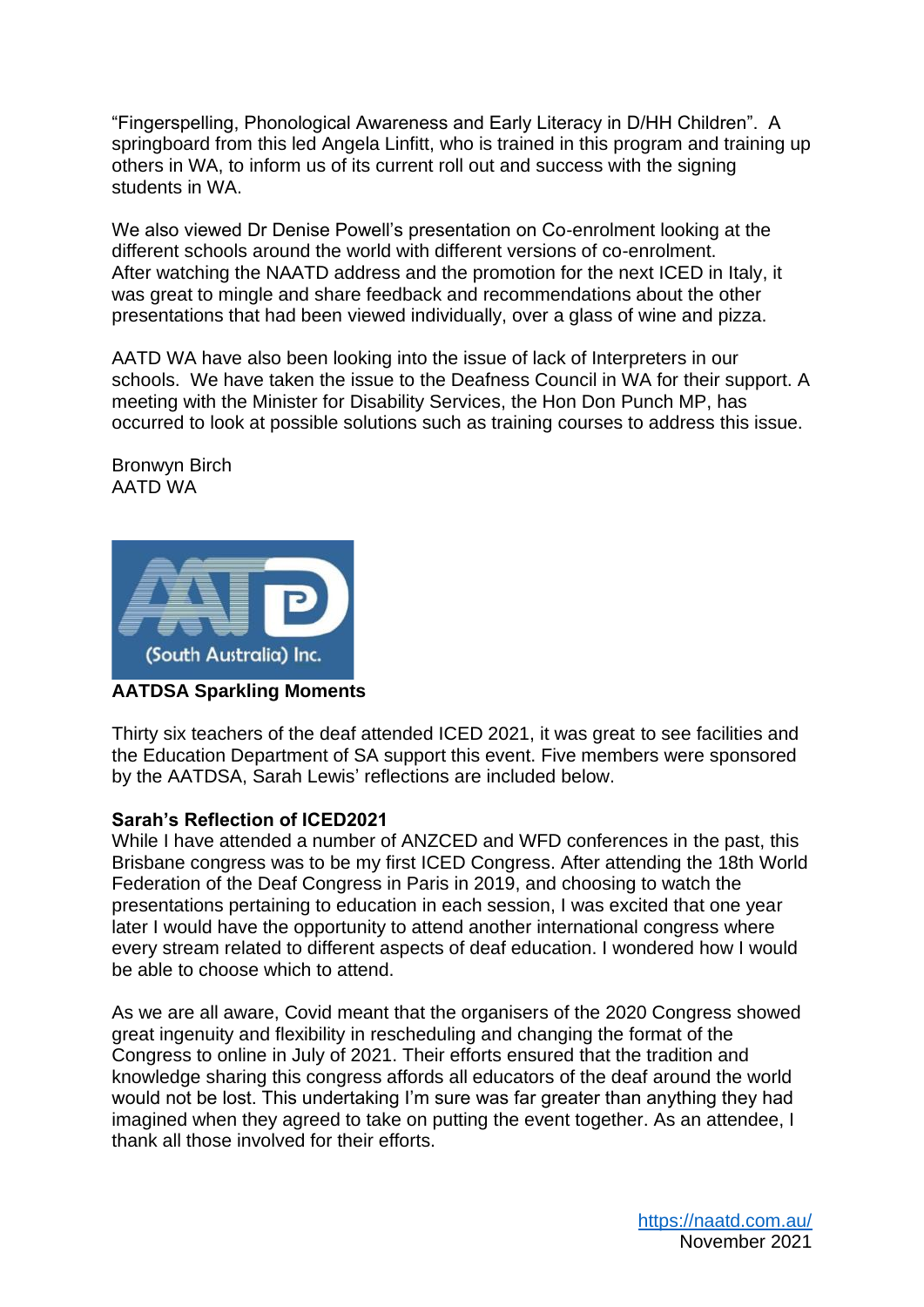The online format meant we were able to attend not only one presentation in each breakout session, but could view all presentations in our own time. Having one year to view all of these presentations means learning can be re-watched, reiterated and far broader in scope than in a traditional congress format. Personally, the timing was serendipitous for me as I was on sick leave, resting in bed at the time the congress was launched but could manage my own participation flexibly.

While the scope of topics covered are far too broad to reflect on in a newsletter and admittedly, I am yet to watch a large portion of the presentations, I would like to take this opportunity to write a brief summary of two presentations and my thoughts. On Monday July 5th, Michelle Baker presented 'Adapting The Fingerspelling Our Way to Reading Program to the Australian Auslan Context', this was followed on Tuesday by Professor Brenda Schick's plenary address entitled 'Fingerspelling, Phonological Awareness, and Early Literacy in Deaf and Hard-of-Hearing Children: Development of an Intervention'. As part of a larger team in America, Schick developed a detailed program of highly structured lessons aimed at developing phonological awareness in DHH students through fingerspelling rather than an auditory pathway. Her presentation summarised the reasoning behind the aspects of the program, provided examples of students' work, data from trials of the intervention program and summarised the structure of the program. Baker's presentation explained how she was gifted the American version of the program and given permission to adapt all the resources to an Auslan context, with the stipulation that the Auslan program be shared with all of Australia. I have had the pleasure of being part of this national rollout and seeing first-hand the impact of the work of Schick, Baker and their collaborators. In her presentation, Baker again summarised the structure of the program, including the testing used to track students' performance and the process of adapting the program for Australian and beginning to share it nationally.

Most of us already recognise that fingerspelling is not just a stop-gap in the absence of a lexicalised Auslan sign. But the irrefutable evidence that fingerspelling can be used as a pathway to reading for those students who do not have functional auditory phonological awareness to support them reading is compelling. We need to be providing a fingerspelling-based reading program for these students, not to do so would be negligent. This resource has data proving its effectiveness in ASL but now also around Australia via Auslan too. It comes with kits of ready-made resources and lesson plans made for our students who are Auslan users (which almost never happens). Brenda mentioned reflections from American teachers that mirror my own experiences after participating in the program; in addition to significant vocabulary and reading improvements, students begin to incorporate fingerspelling into their daily communication more often. I have seen students begin to realise that fingerspelling is labelling a person or thing and junior primary students with severe language delays in both Auslan and English are beginning to use fingerspelling to clarify their meaning when chatting with others in Auslan. Thinking about the improvements these students have made as part of the program gives me goosebumps. While teachers need to be trained before delivering the program, this time-consuming process is beginning in South Australia and the project will continue to grow across sites and teachers over time.

I look forward to watching more of the presentations included in ICED, some to reinforce my current understanding, others to inspire alternative thinking or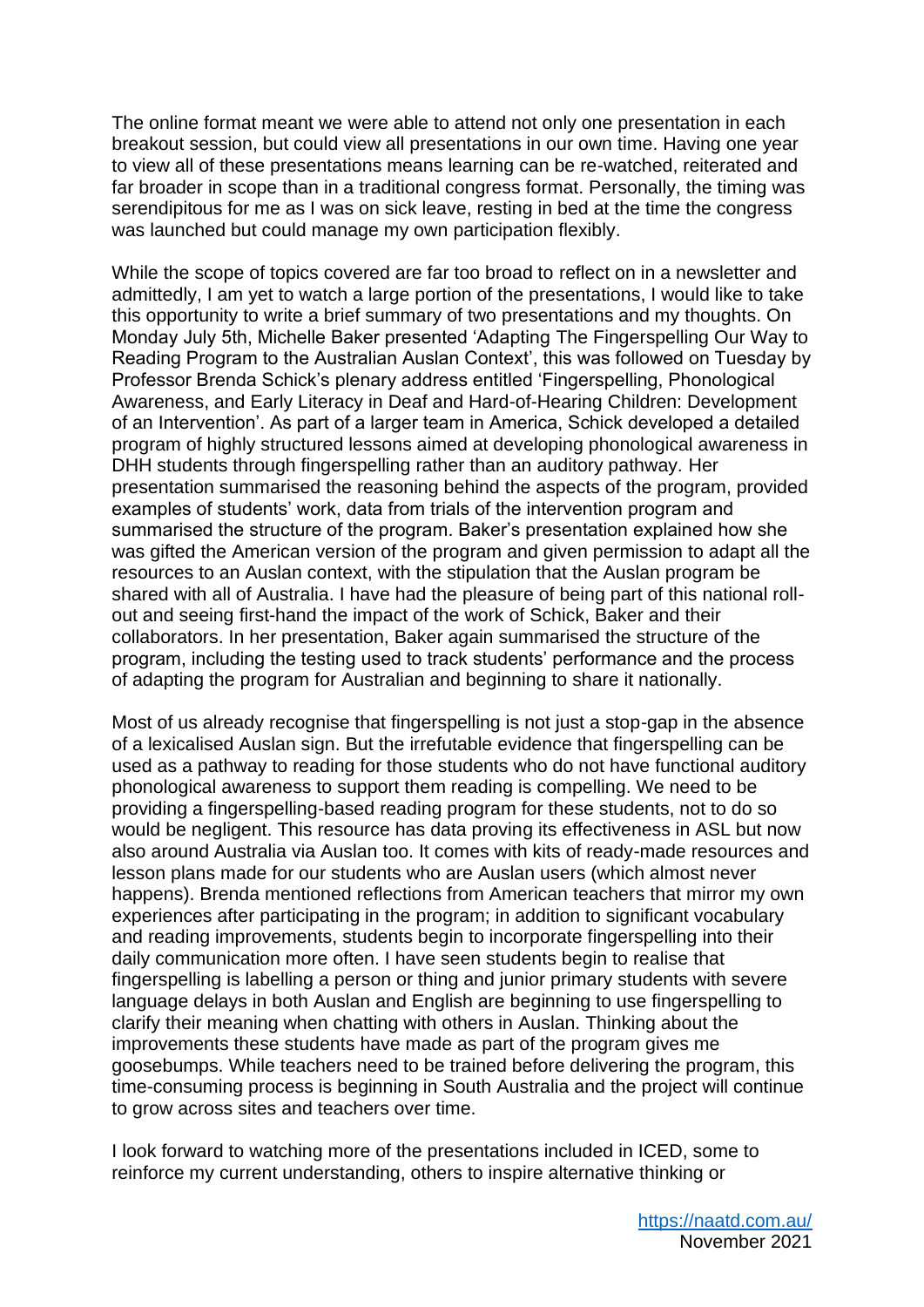reflections; luckily I have one year to peruse everything available to us. I was lucky enough to have my congress registration paid for by AATD SA after applying for the grant they offered to all members. I would like to thank AATD SA not only for supporting me directly in this way but for showing a commitment to supporting all Teachers of the Deaf in South Australia both members and non-members. The ICED Grant opportunity you offered to all members was indicative of the direct benefits you provide to us but I also recognise the many ways your efforts indirectly support all those working in deaf education within South Australia, whether members or not. Thank you AATD SA.

### **Support for Samoan Teachers of the Deaf**

Alison I'amafana has been providing support to teachers of the deaf in Samoa on a voluntary basis. To support this, we have agreed that teachers of the deaf are provided with access to online learning that we are undertaking within the State. This is a great way to support Deaf and Hard of Hearing students in countries that are not as affluent as Australia.

#### **Professional Learning**

The Professional Learning committee has continued to use a blended model of training this year. The focus of the training has been on supporting teachers in mainstream schools to develop their understanding of the educational needs of Deaf and Hard of Hearing students. Late in term 2 AATD(SA) presented an informal Professional Learning collaboration between TODs and mainstream educators. It was an opportunity to share experiences, ask questions and discuss topics relevant to classroom practice. We had 40 attendees, who accessed the PD via a remote platform or face-to-face and representation from both the public and private sector. A large proportion of the audience was from regional areas, with over 50% accessing the event remotely. Topics covered included personal experiences, as a DHH person at a mainstream school and as a parent of a DHH child, differentiated teaching practices, auditory fatigue, supporting relationships with peers, classroom acoustics, technology, supporting challenging behaviours and different types hearing loss.



Claire Loades AATD SA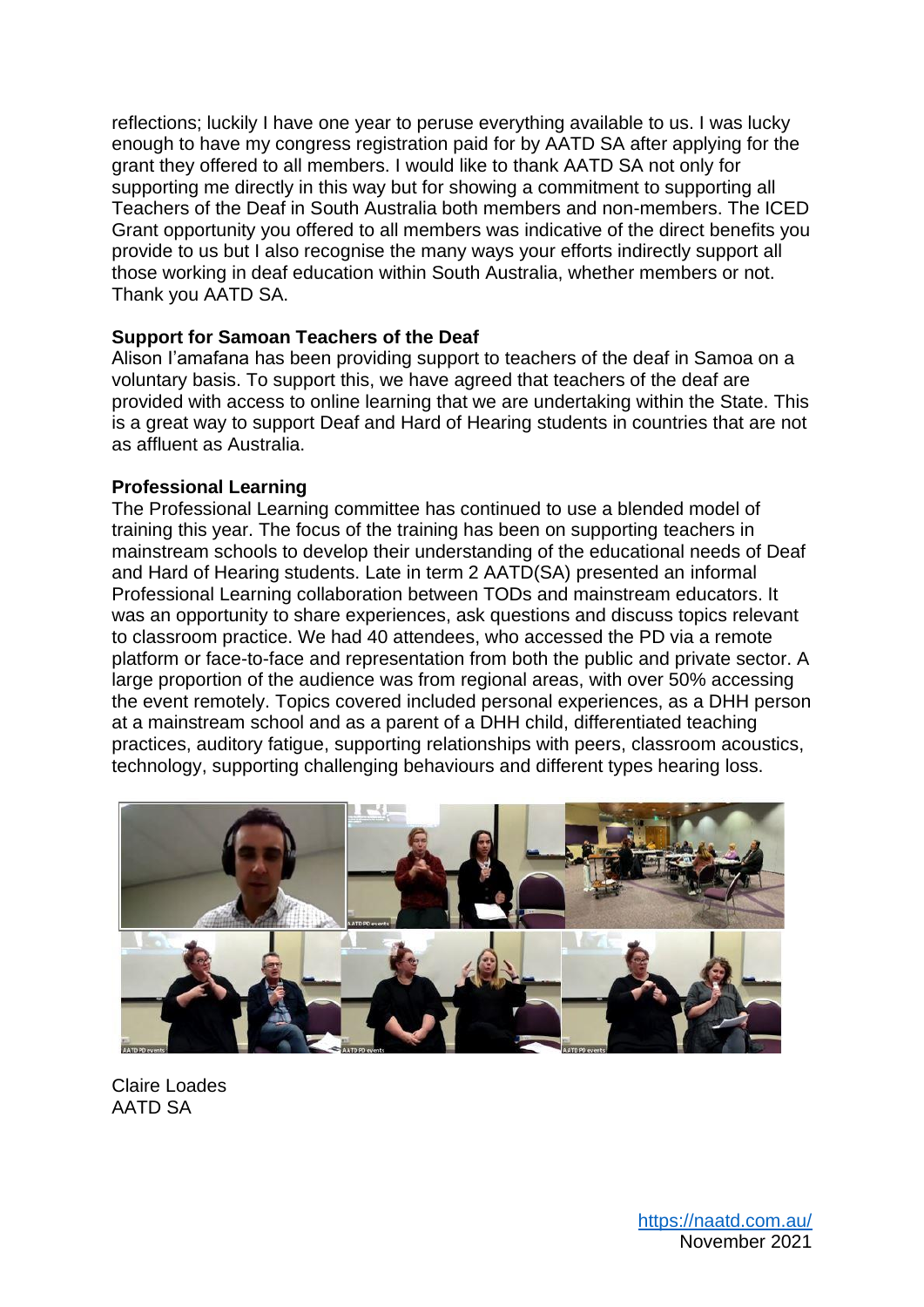

This year Teachers of the Deaf in Victoria have continued to rise to the challenge of teaching online and managing the health and wellbeing needs of their students. The demands of working online from home are considerable but opportunities for professional learning have been taken up with enthusiasm.

This year we have run Community of Practice gatherings on the Expanded Core Curriculum: Social and Emotional Learning.

So far this year we have also run webinars on the following topics:

- Special Provision for VCE Examinations and NAPLAN 2021 with Nicola Rowling
- Assessing Theory of Mind with Kaye Scott
- Learn More about Audio Solutions with Andrew Willis and Mary Mavrias from Word of Mouth Technology
- A practical clarifier workshop with Nicola Rowling
- AATD worked in partnership with the Victorian Deaf Education Institute, to offer:
	- o Presentation 1: Using a clarifier to support deaf and hard of hearing students in VCE assessments
	- o Presentation 2: Training for clarifiers, with each delivered by Nicola Rowling
	- o The presentations are available on the VDEI website at https://www.deafeducation.vic.edu.au/professionallearning/template?eventtemplate=123-using-a-clarifier-to-supportdeaf-and-hard-of-hearing-students-in-vce-assessments
- Donna Rees presented on the Heart Ear Bus at our AGM
- Reading Comprehension and Theory of Mind with Kaye Scott

In 2020 we introduced an AATD Victoria Exemplary Practitioner award which was presented to Lyn Sanders. Lyn's insight, passion and knowledge in Deaf Education and Inclusion is exemplary. Her ability to identify students' needs and apply high impact, effective, evidence-based teaching practices is exceptional. She has outstanding skills in forming positive relationships with students, parents, teachers and other professionals.

This year the Exemplary Practitioner award was presented to Nicola Rowling. Nicola's knowledge of best practice in Deaf education and her willingness to lead and share with colleagues is highly valued. She is resolute in finding answers to ensure DHH students receive what best meets their needs.

This year we presented our inaugural AATD Victoria Education Impact Award to Professor Louise Paatsch and Professor Dianne Toe for their long and distinguished careers including continued research with DHH students and professional learning with Teachers of the Deaf and other educators that is informative, practical and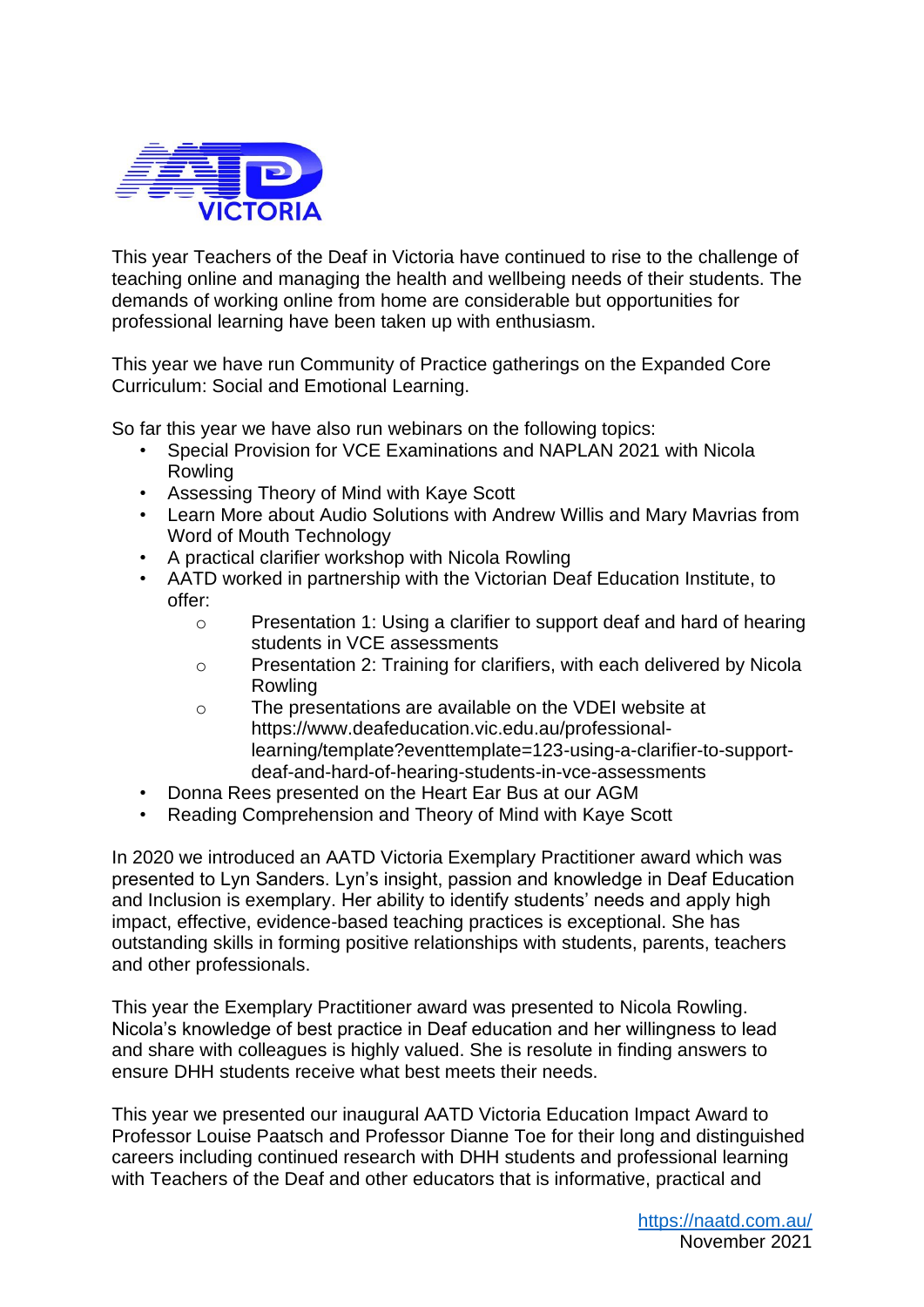challenging. Through research and teaching they have influenced the understanding and practices of Teachers of the Deaf for decades.

We updated our Special Provisions for Students with Hearing Loss document which brought together information provided by the Victorian Curriculum and Assessment Authority (VCAA) as well as advice in those areas for which no guidance was provided. For those who might be interested, it can be found on the AATD Victoria website: [https://aatdvic.org.au/wp-content/uploads/2021/04/AATD-Special-](https://aatdvic.org.au/wp-content/uploads/2021/04/AATD-Special-Provisions-for-Students-with-Hearing-Loss-Version-3-March-2021-FINAL8.pdf)[Provisions-for-Students-with-Hearing-Loss-Version-3-March-2021-FINAL8.pdf](https://aatdvic.org.au/wp-content/uploads/2021/04/AATD-Special-Provisions-for-Students-with-Hearing-Loss-Version-3-March-2021-FINAL8.pdf) 

The Victorian Committee for 2021-22 is President: Marie Fram Vice President: Kaye Scott Secretary: Bev Gelbart Treasurer: Geoff Rowling Committee members: Christina Monk, Nicola Rowling, Sally Martin, Sharron Woolfe

Marie Fram AATD Vic



EDSA has been working closely with Marina Laing, the Diversity Officer at the NSW Education Standards Authority (NESA) this year and we have contributed to the following work tasks:

- o NSW Curriculum Reform
- o NSW Auslan Curriculum Development Team
- o HSC Recommendations
- o 7–10 NSW syllabuses (including Life Skills content)
- o Lead Teacher classification
- o Aboriginal Syllabus Development

EDSA has had a busy year with lots of professional learning:

- o Bev Walls talked about her work in Myanmar
- o Dr Megan Barr provided a presentation about 'Experiences of the NDIS from around Australia and recommendations to best support children who are D/HH'
- o Dr Melissa McCarthy provided a presentation about 'Parental self-efficacy and involvement in early education for children who are deaf or hard of hearing'
- o Tim Byatt provided a presentation about 'Deafness and adolescent identity: What do the adolescents say?'
- o Margaret Patrick will be providing a presentation about 'Who are the capacity builders?' talking about building capacity for parents from a New Zealand perspective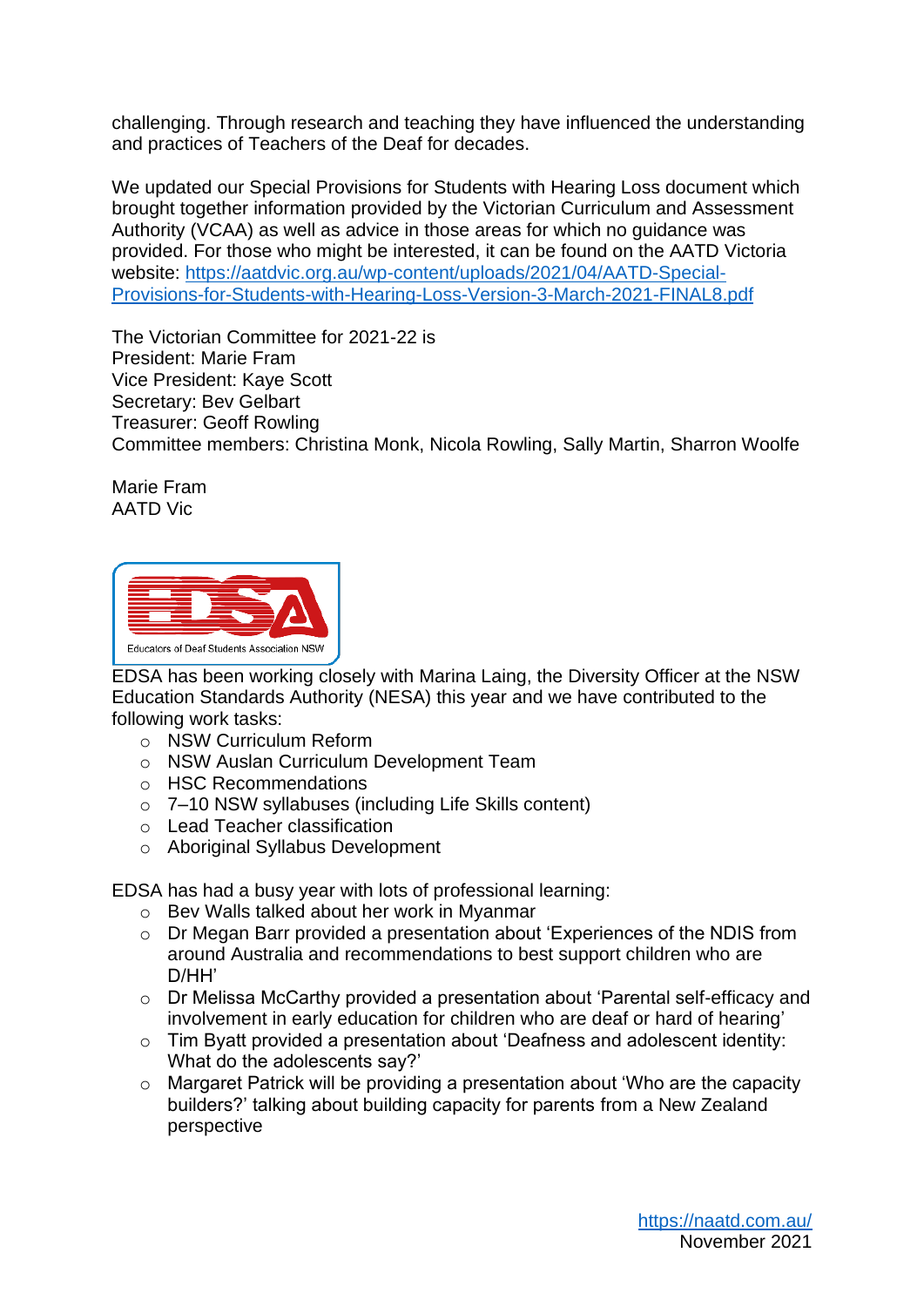- o EDSA provided a registration discount to members and sponsored the ITOD Conference Keynote Dr Jenna Voss who spoke about 'Putting Ourselves into the Story: Promoting Resilience for Children Who are DHH and their Families'
- o We also provided a discount to members for the DeafBlind Masterclass Series featuring Dr Sampada Shevde

EDSA Member ICED Report 1:

Dr Stephanie Cawthon (University of Texas, Austin, USA) Title: Shifting the Culture of Evidence in Deaf Education: Empowering Deaf People and Finding Your Call to Action

Stephanie provided a refreshing overview of the importance of collecting high quality evidence, while also empowering d/Deaf people. She shared some of her own experiences, which are supported by research, of "the tyranny of low expectations" for many d/Deaf people.

Stephanie is an advocate for improving postsecondary school outcomes for young d/Deaf adults, such as addressing inequities evident in tertiary education participation and employment outcomes. She believes that in order for research to be effective in deaf education, it needs to be culturally relevant, people focussed, and have the goal of changing systems.

Stephanie's presentation was engaging, authentic, and inspirational. She is a model for teachers and researchers to follow in working towards tangible improvements for d/Deaf people, while also valuing the individual and diverse lived experiences of young d/Deaf people.

By Tim Batt

EDSA Member ICED Report 2:

ICED 2021 offered a vast selection of intriguing topics. Presenters shared about new research, programs and resources, so many of which were applicable to my context. I decided to focus my attention on the breakout sessions that elaborated on the topic of bilingual/bicultural learning in mainstream settings. This article is brief review of the session presented by Dr Kim Kurz, titled 'Educational Interpreting: Mainstreaming as an Experiment?'

In NSW, there are very few placement choices for DHH students who have Auslan as their dominant mode of communication. As a ToD currently supporting students in mainstream settings who access the curriculum via Auslan, I am fascinated by this subject and hungry for information to improve my practice. I work with a team of brilliant educational interpreters and have seen the positive results achieved by students who work within this model. The session with Kim Kurz caused me to reexamine my perspective and to challenge the notion that provision of interpreters is a simple solution to the conundrum of authentic access.

Dr Kurz is a Deaf researcher whose field of study examines the outcomes of Deaf students who utilise ASL interpreters at school. In her presentation at ICED, she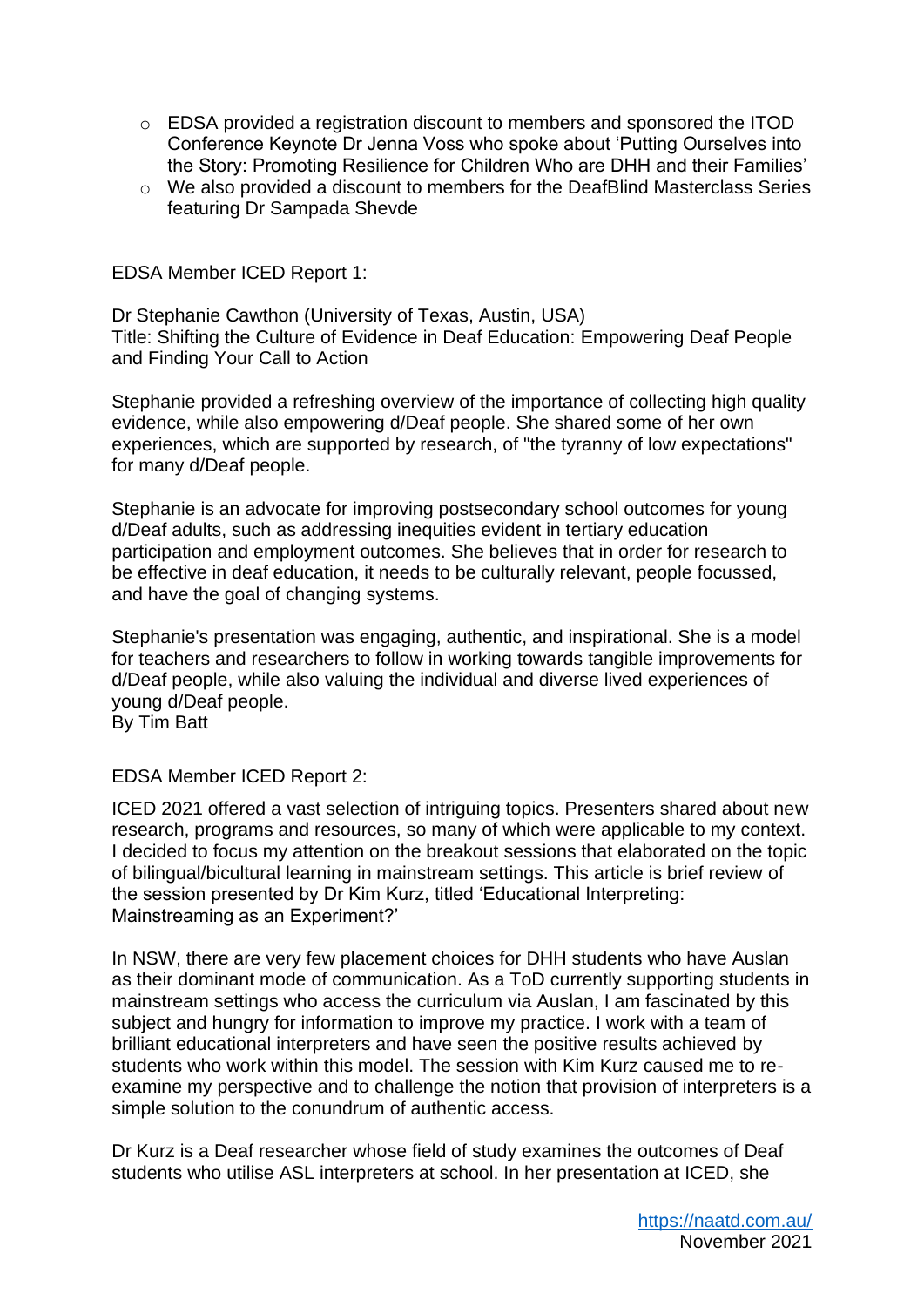speculated on whether providing interpreters is merely a stop-gap measure that sometimes even prevents us from examining the actual language needs of the students. Sign language interpreters are necessary because we have teachers who cannot sign. It is not, however, a perfect solution.

The presenter highlighted the problem of interpreter training in the USA. Despite a large cohort of Deaf students in mainstream schools using sign language to access the curriculum, there is a lack of professional training provided for educational interpreters. There are specialty courses provided for legal and medical interpreters, yet very few colleges offered specific training for educational interpreters. Kim Kurz challenges the perception that interpreters in a school setting have an 'easier' role than in medical or legal settings. Indeed, it could be the case that educational settings are the most complex and important and that we should expect the very highest skill level for interpreters working in this area.

Another option raised by Dr Kurz that I hadn't considered was Deaf interpreters. Deaf interpreters can work alongside hearing interpreters and teachers to provide an authentic communication channel. Deaf students are able to communicate their ideas to a native signer who then facilitates full access to robust language rather than the possibility of inadequate and partial access to the nuances and dynamics of classroom learning. It makes so much sense and I have been pondering this possibility ever since.

Dr Kurz highlighted to me that we don't have many Deaf language models in mainstream schools in NSW and this seems like such an essential element for true inclusion. My colleagues and I have begun to address this glaring omission. Small steps include inviting Deaf adults to our DHH excursion and pre-planning for regular gatherings for Deaf signing students from across the region. The next big step is to find a way to include Deaf interpreters as part of the daily education team.

ICED was a week of recalibration. I was rocked by Dr Kurz' session and I would say it was worth every cent of the registration cost just for this presentation alone. Oh…that's right…I didn't have pay because I won free rego! Thank you EDSA & ICED for providing the opportunity for professional growth. by Kimberley Williams, ISTH

EDSA Committee for 2021-2022 President: Alison Hawkins Bond Treasurer: Donna Rees Secretary: Sue Richards Membership Secretary: Bev Walls NAATD Rep: Trudy Smith Public Officer: Penny Ward Project Officer: Tim Byatt, Adam Wilkinson

Alison Hawkins Bond